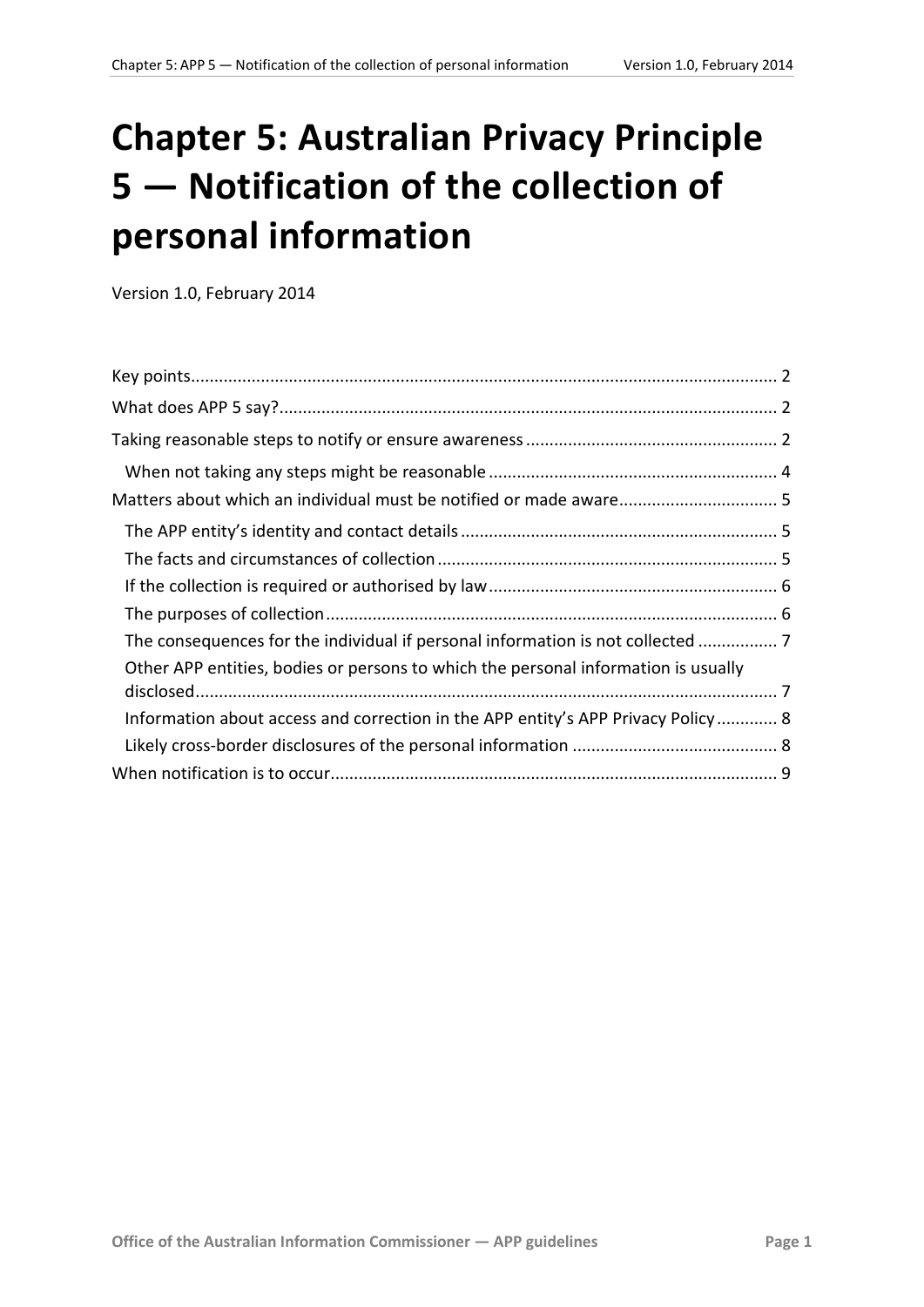### <span id="page-1-0"></span>**Key points**

- An APP entity that collects personal information about an individual must take reasonable steps either to notify the individual of certain matters or to ensure the individual is aware of those matters.
- The matters include:
	- o the APP entity's identity and contact details
	- o the fact and circumstances of collection
	- o whether the collection is required or authorised by law
	- o the purposes of collection
	- o the consequences if personal information is not collected
	- o the entity's usual disclosures of personal information of the kind collected by the entity
	- o information about the entity's APP Privacy Policy
	- o whether the entity is likely to disclose personal information to overseas recipients, and if practicable, the countries where they are located.
- An APP entity must take reasonable steps, before, or at the time it collects personal information. If this is not practicable, reasonable steps must be taken as soon as practicable after collection.

# <span id="page-1-1"></span>**What does APP 5 say?**

5.1 APP 5 requires an APP entity that collects personal information about an individual to take reasonable steps either to notify the individual of certain matters or to ensure the individual is aware of those matters (generally referred to in this chapter as 'APP 5 matters'). The term 'collects' is discussed in Chapter B (Key concepts). Reasonable steps must be taken at or before the time of collection, or as soon as practicable afterwards.

5.2 The requirement to notify or ensure awareness of the APP 5 matters applies to all personal information 'collected' about an individual, either directly from the individual or from a third party. It applies to solicited personal information (APP 3) and also unsolicited personal information that is not destroyed or de-identified by the APP entity (APP 4) (see Chapter 3 (APP 3), Chapter 4 (APP 4) and Chapter B (Key concepts)).

## <span id="page-1-2"></span>**Taking reasonable steps to notify or ensure awareness**

5.3 An APP entity must take reasonable steps either to notify an individual of the APP 5 matters or to ensure the individual is aware of those matters (APP 5.1).

5.4 The reasonable steps for an APP entity will depend upon circumstances that include: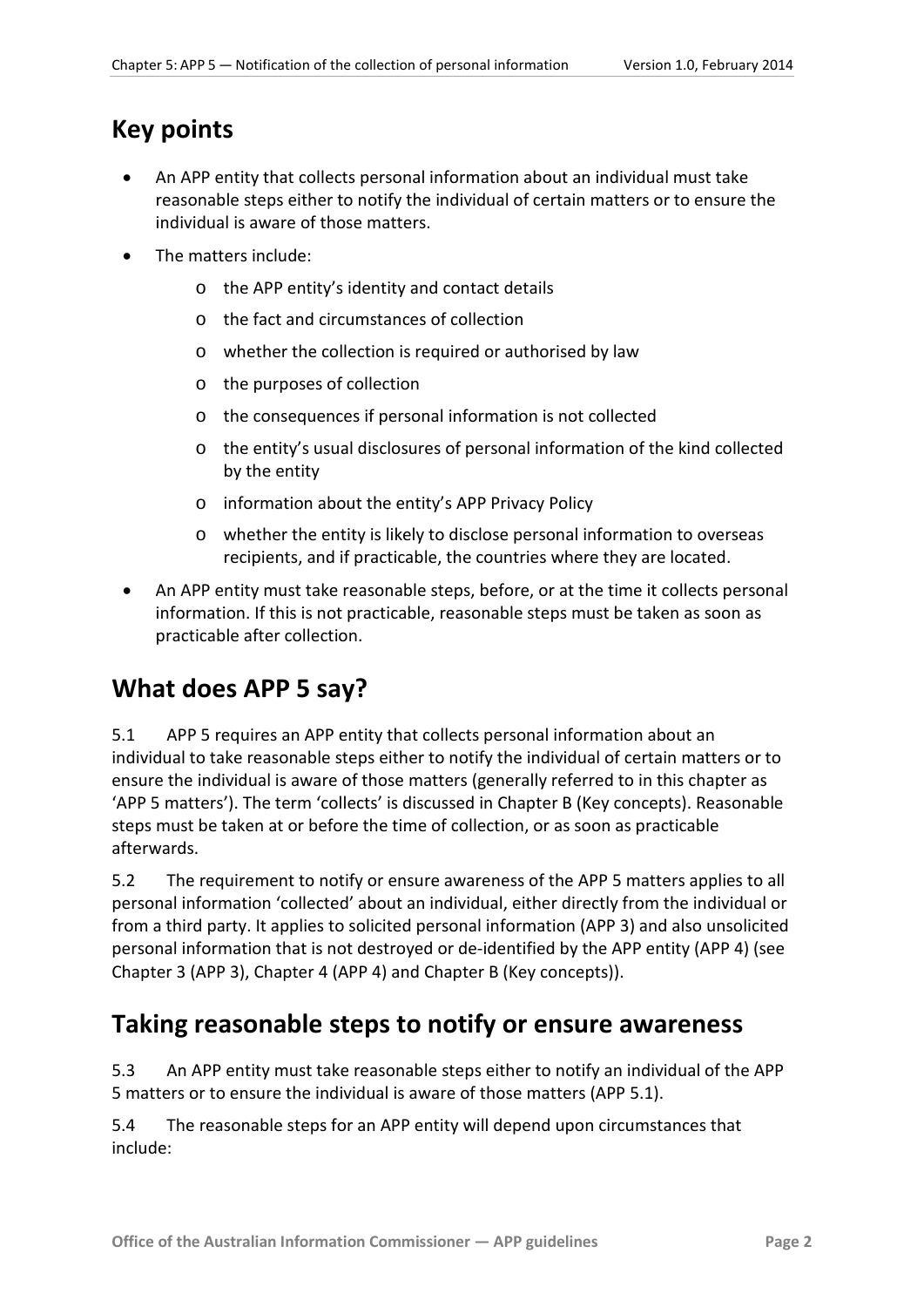- the sensitivity of the personal information collected. More rigorous steps may be required when collecting 'sensitive information' (defined in s 6(1) and discussed in Chapter B (Key concepts)) or information of a sensitive nature
- the possible adverse consequences for an individual as a result of the collection. More rigorous steps may be required as the risk of adversity increases
- any special needs of the individual. More rigorous steps may be required if personal information is collected from an individual from a non-English speaking background who may not readily understand the APP 5 matters
- the practicability, including time and cost involved. However, an entity is not excused from taking particular steps by reason only that it would be inconvenient, time-consuming or impose some cost to do so. Whether these factors make it unreasonable to take particular steps will depend on whether the burden is excessive in all the circumstances.

<span id="page-2-0"></span>5.5 An individual may be notified or made aware of APP 5 matters through a variety of formats, provided the matters are expressed clearly. A notice may be prepared in advance (paper, online, telephone script) and staff should be trained to understand their obligation to take reasonable steps to notify or ensure awareness under APP 5. A notice may also be provided in layers, from a full explanation to a brief refresher as individuals become more familiar with how the APP entity operates and how personal information is handled. Brief privacy notices on forms or signs may be supplemented by longer notices made available online or in brochures.

5.6 Examples of reasonable steps that an APP entity could consider taking to notify or ensure awareness of the APP 5 matters include:

- if the entity collects personal information directly from an individual who completes a form or uses an online facility, clearly and prominently displaying the APP 5 matters in the form, or providing a readily accessible and prominent link to an APP 5 notice
- if personal information is collected by telephone, explaining the APP 5 matters to the individual at the commencement of the call (perhaps following a template script or using an automated message). Where this is not practicable, an entity should give the individual information about the APP 5 matters as soon as possible afterwards, such as in any subsequent electronic or paper-based communication, or directing the individual to the relevant notice on the entity's website
- if the entity collects personal information from another entity, ensuring that the other entity has notified or made the individual aware of the relevant APP 5 matters on its behalf (such as through an enforceable contractual arrangement)
- where it is not reasonable to notify or ensure awareness of the full range of APP 5 matters, an entity could alert the individual to specific sections of its APP Privacy Policy (see Chapter 1 (APP 1)), such as parts of the Policy about likely overseas disclosures (APP 5.2(i)), or other general documents containing relevant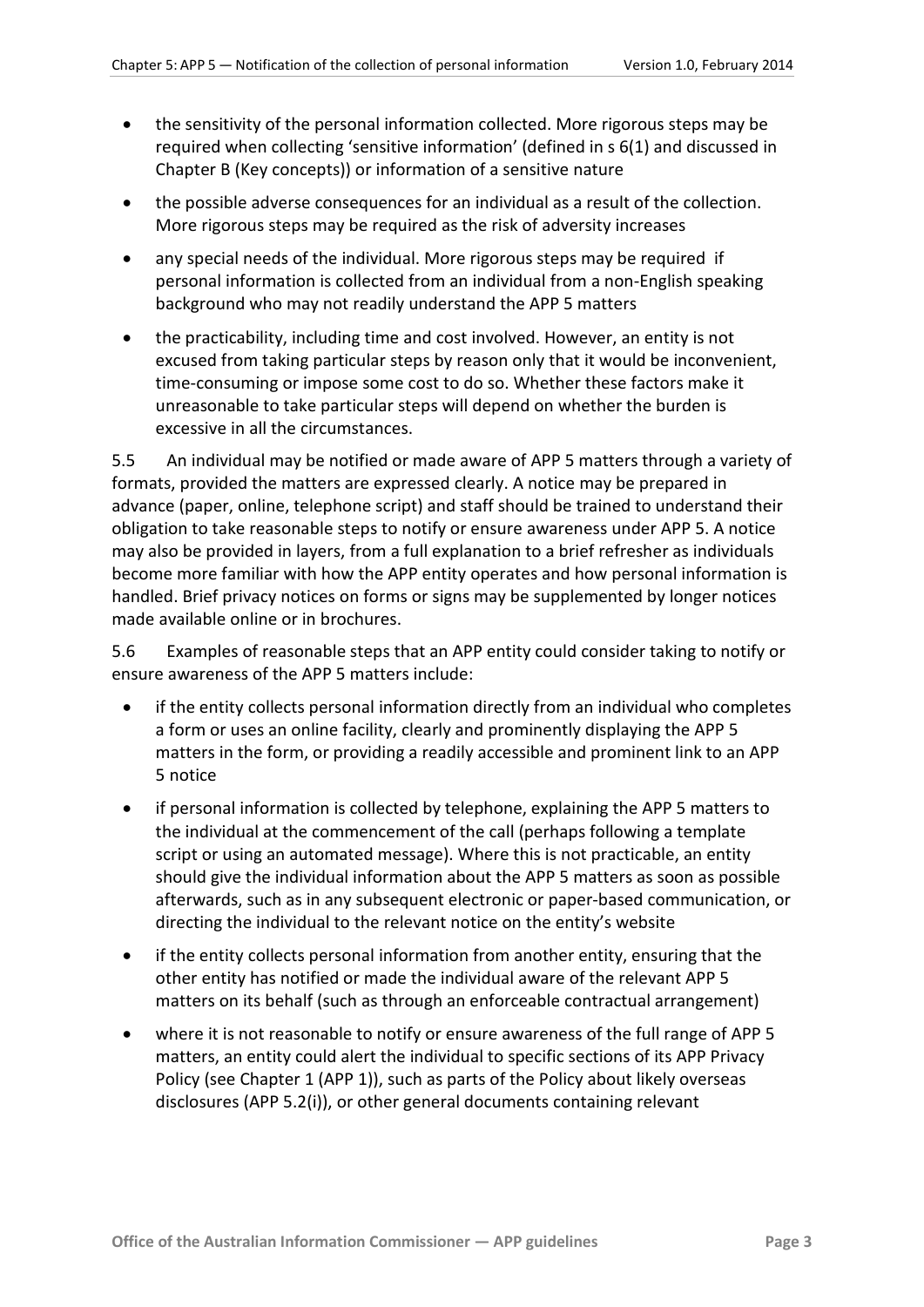information. [1](#page-0-0) However, before doing so the entity should consider whether information in the APP Privacy Policy sufficiently covers the APP 5 matters as they relate to the particular collection, as the APP Privacy Policy may describe only the general information handling practices of the entity.

#### <span id="page-3-0"></span>**When not taking any steps might be reasonable**

5.7 APP 5.1 acknowledges that it may be reasonable for an APP entity to not take any steps to provide a notice or ensure awareness of all or some of the APP 5 matters. It is the responsibility of the entity to be able to justify not taking any steps. The following are given as examples of when this may be reasonable:

- the individual is aware that personal information is being collected, the purpose of collection and other APP 5 matters relating to the collection, for example, a doctor has informed a patient that a specialist to whom the patient is referred for treatment will obtain the patient's health information from the doctor
- an entity collects personal information from an individual on a recurring basis in relation to the same matter. However, if a long period of time has elapsed since the notice was provided and the individual may no longer be aware of the APP 5 matters, the entity may need to take steps to notify or ensure awareness. Similarly, if a change in circumstances as to how personal information is collected affects any of the APP 5 matters, the entity should take reasonable steps to ensure an individual is aware of those matters.
- notification may pose a serious threat to the life, health or safety of an individual or pose a threat to public health or safety, for example, a law enforcement agency obtaining personal information from a confidential source for the purpose of an investigation
- notification may jeopardise the purpose of collection or the integrity of the personal information collected and there is a clear public interest in the purpose of collection, for example, a law enforcement agency undertaking lawful covert surveillance of an individual in connection with a criminal investigation
- notification would be inconsistent with another legal obligation, for example, by breaching a statutory secrecy provision, a client's legal professional privilege, or a legal obligation of confidence
- the impracticability of notification, including the time and cost, outweighs the privacy benefit of notification. For example:
	- o where an entity collects personal information about the individual's next of kin for emergency contact purposes, it would generally be reasonable

<u>.</u>

 $\overline{a}$ 

<span id="page-3-1"></span><sup>&</sup>lt;sup>1</sup> See Tenants' Union of Queensland Inc, Tenants' Union of NSW Co-op Ltd v TICA Default Tenancy Control *Pty Lt d* [2004] PrivCmrACD 4 (16 April 2004) [80], [82], which states 'if an organisation provides the information required to meet its obligations on different forms or in different locations it would generally need to alert individuals to the fact the other information was available…it should [also] seek to ensure that there are appropriate references to that information in the primary form'.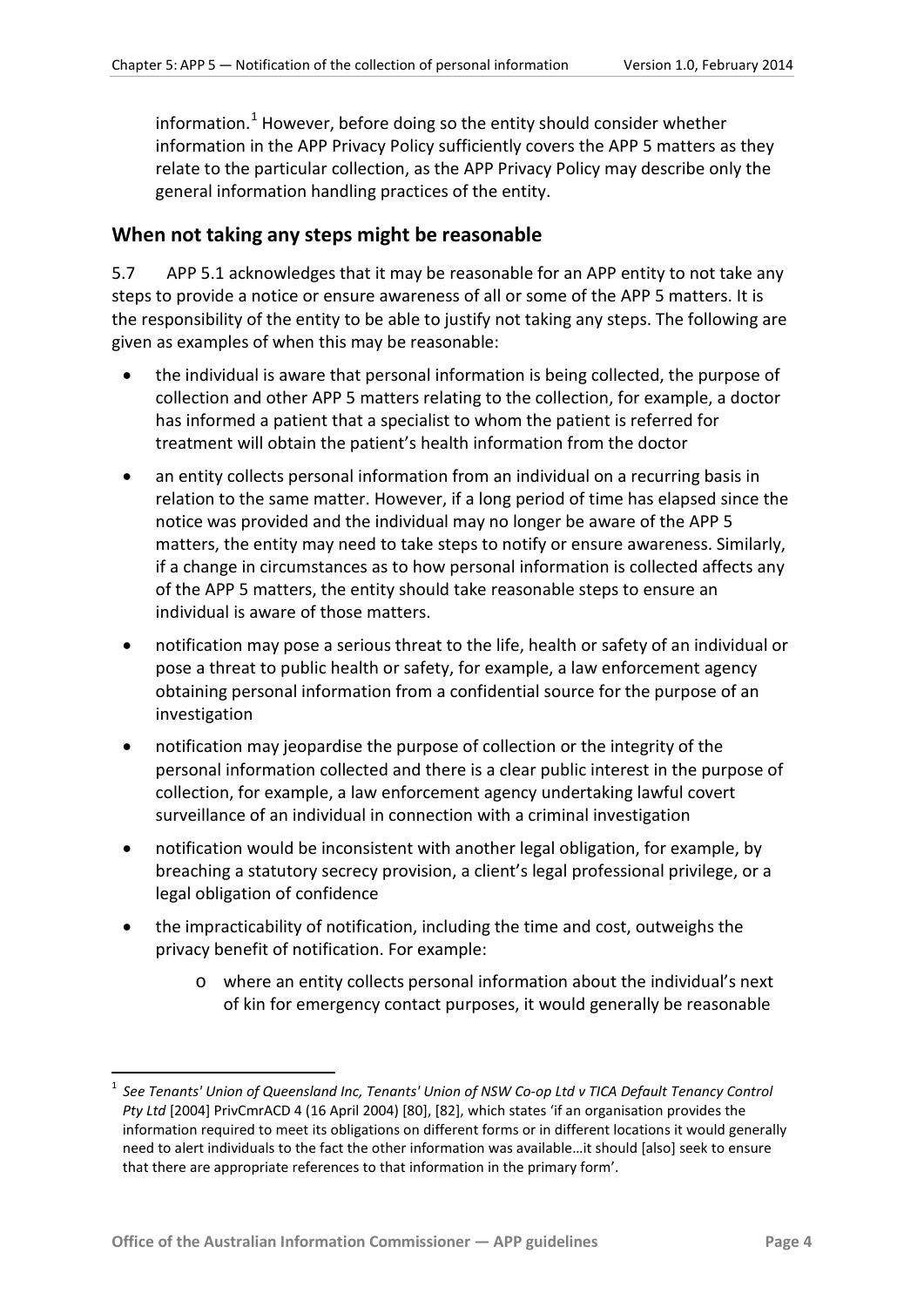for the entity to take no steps to notify the next of kin of the collection of their personal information

o where an individual provides unsolicited personal information to an entity about a third party for the purposes of a confidential alternative dispute resolution process, and the entity is not required to destroy or de-identify the information under APP 4 (see Chapter 4), it would generally be reasonable for the entity to take no steps to notify the third party. This is especially so where the entity will not rely on the personal information in investigating or resolving the matter, or does not have the contact details of the third party.

# <span id="page-4-0"></span>**Matters about which an individual must be notified or made aware**

5.8 APP 5.2 lists the matters (discussed separately below) that must be notified to an individual or of which they must be made aware. For each matter, an APP entity must consider whether notifying the individual is reasonable in the circumstances. This means that it may be reasonable for an entity to notify some but not all of the APP 5 matters. For example, it may be reasonable not to notify an individual of the collecting entity's identity where this is obvious from the circumstances.

#### <span id="page-4-1"></span>**The APP entity's identity and contact details**

5.9 The matter set out in APP 5.2(a) is the identity and contact details of the APP entity. This could include the position title, telephone number and email address of a contact who handles enquiries and requests relating to the Privacy Act. Consideration could also be given to establishing a generic telephone number and email address (for example, privacy@agency.gov.au) that will not change with staff movements. This ensures awareness of a contact if an individual chooses to exercise any available rights such as to request access to, or correction of, personal information later (see Chapter 12 (APP 12) and Chapter 13 (APP 13)).

#### <span id="page-4-2"></span>**The facts and circumstances of collection**

5.10 The matter set out in APP 5.2(b) is the fact and circumstances of collection. This may include how, when and from where the personal information was collected. This requirement applies where either the personal information has been collected from a third party or the individual may not be aware that the entity has collected their personal information.

5.11 The following examples illustrate matters that can be notified:

• where the individual's personal information was or will be collected from another entity, the individual should be made aware of the name of the entity. If this is not practicable because, for instance, the APP entity collects information from a wide variety of entities and it would not be practicable to give a separate notice in relation to each entity, the APP entity should instead indicate the kinds of entities from which it collects that information.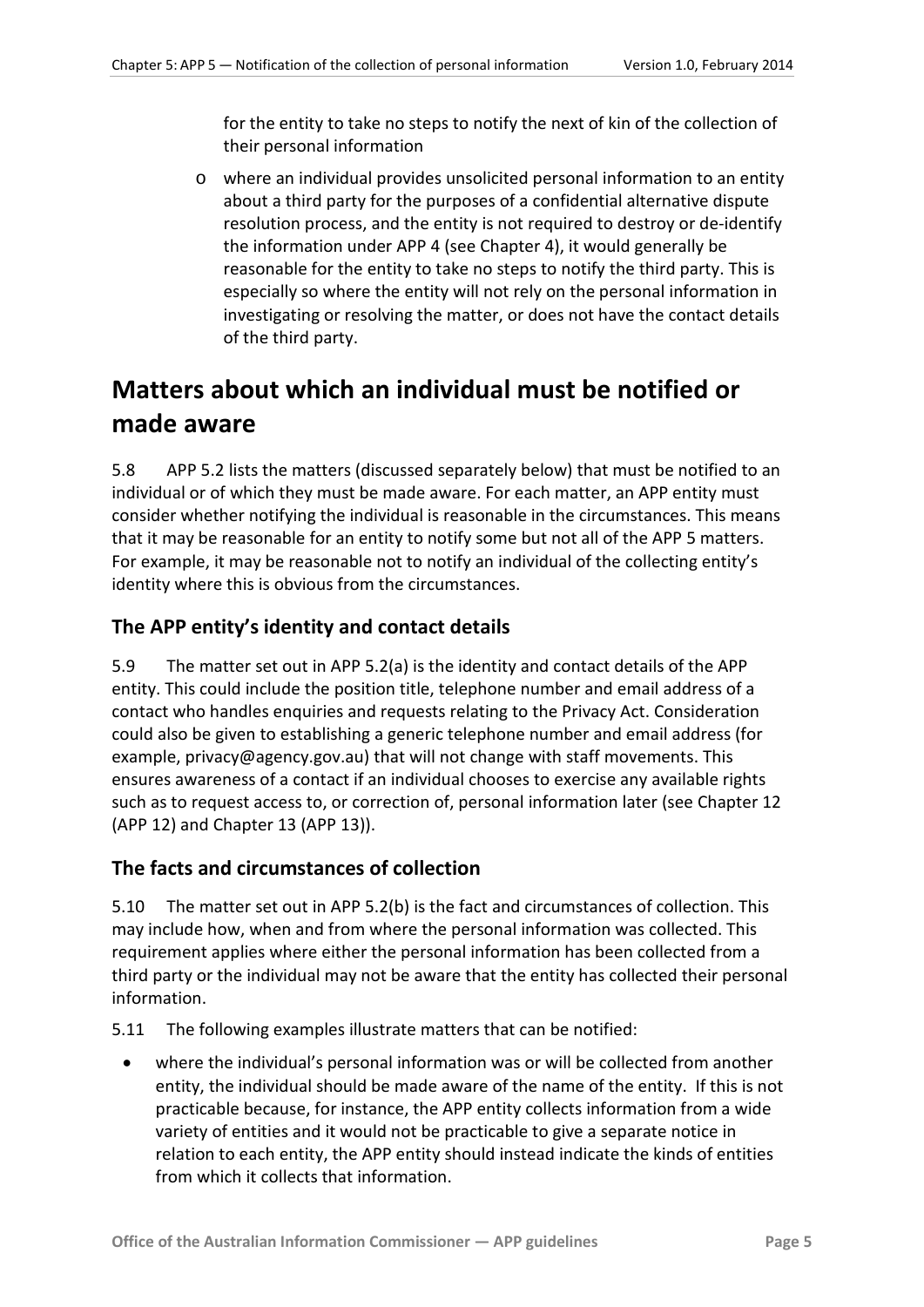- where the individual's personal information was or will be collected from an individual, the name of that individual should be provided, unless doing so would be an interference with the privacy of that individual (for example, the use or disclosure breaches APP 6 because that individual would not reasonably expect their personal information to be disclosed in an APP 5 notice and no other exception in APP 6 applies) (see Chapter 6 (APP 6)).
- where the individual may not be aware of their personal information being collected, the individual should be made aware of the method of collection, for example, that personal information is collected through use of a hidden radiofrequency identification tag (RFID tags), software (such as cookies), or biometric technology (such as voice or facial recognition).

#### <span id="page-5-0"></span>**If the collection is required or authorised by law**

5.12 The matter set out in APP 5.2(c) is the fact (if applicable) that a collection is required or authorised by or under an Australian law or a court/tribunal order. The phrase 'required or authorised by or under an Australian law or court/tribunal order' is discussed in Chapter B (Key concepts).

5.13 The name of the Australian law (or, if applicable, the regulation or other instrument), or details of the particular court or tribunal order, that requires or authorises the collection, must also be included. If practicable, the notice could include the provision of the law, regulation or other instrument relied upon for collection.

5.14 If it is not reasonable to name the particular law relied upon (for example, multiple Australian laws authorise or require the collection) the more practical option may be to include a generic description of the laws under which personal information is collected (for example, 'taxation laws').

#### <span id="page-5-1"></span>**The purposes of collection**

5.15 The matter set out in APP 5.2(d) is the purposes for which the APP entity collects the personal information. This includes the primary purpose of collection, that is, the specific function or activity for which particular personal information is collected.

5.16 If the APP entity may use or disclose personal information for purposes other than the primary purpose (known as a 'secondary purpose'), these could also be included. This may create a reasonable expectation that the personal information will be used or disclosed for a secondary purpose, of relevance to the exception in APP 6.2(a) (this exception is discussed in Chapter 6 (APP 6)). The entity does not need to include in its description internal purposes that form part of normal business practices, such as auditing, business planning, billing or de-identifying personal information.

5.17 The term 'purpose', including 'primary purpose', 'secondary purpose' and how a purpose should be described, are discussed in Chapter B (Key concepts) and Chapter 6 (APP 6)).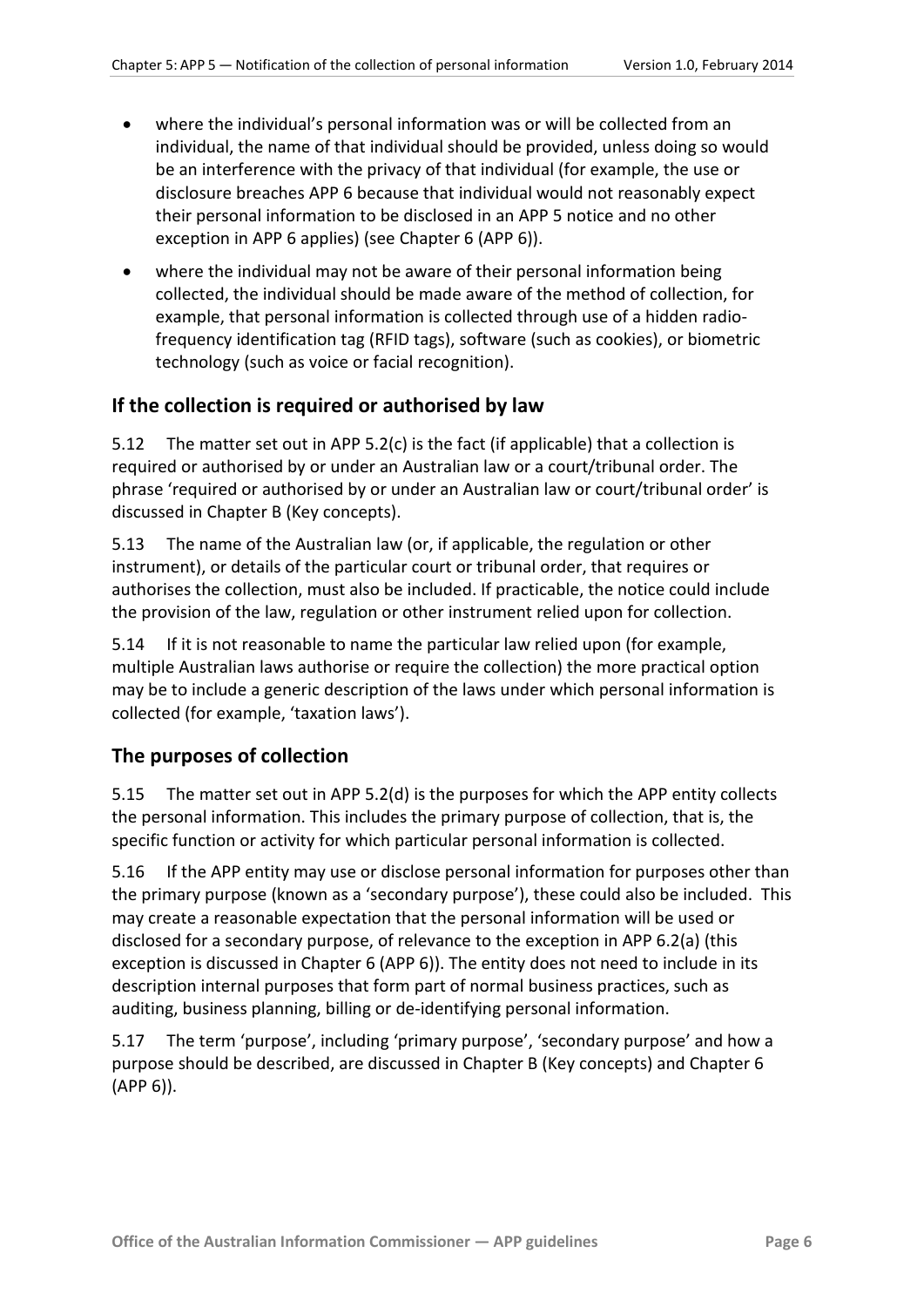#### <span id="page-6-0"></span>**The consequences for the individual if personal information is not collected**

5.18 The matter set out in APP 5.2(e) is the main consequences (if any) for the individual if all or some of the personal information is not collected by the APP entity.

5.19 An APP entity is not required to list all possible or remote consequences or those that would be obvious to a reasonable person. Instead, it should describe significant consequences that could be expected to result. If the individual can avoid or lessen those consequences by providing some but not other personal information, this should be explained.

5.20 The following are given as examples of consequences that may result if personal information is not collected:

- an application for a licence, benefit, allowance or concession cannot be processed
- an APP entity cannot properly investigate or resolve an individual's complaint
- a different level of service will be provided to the individual. For example, the individual may not be eligible to purchase a discounted flight without providing personal information about a medical emergency in the individual's family.

#### <span id="page-6-1"></span>**Other APP entities, bodies or persons to which the personal information is usually disclosed**

5.21 The matter set out in APP 5.2(f) is any other APP entity, body or person, or the types of other APP entities, bodies or persons, to which the APP entity usually discloses personal information of the kind collected by the entity.

5.22 An APP entity is not required to include that a particular disclosure has occurred or will occur. Rather, APP 5.2(f) requires an entity to notify or ensure awareness of the 'usual' practices of the entity in disclosing personal information of that 'kind' to other APP entities, bodies or persons or 'types' of APP entities, bodies or persons.

5.23 A 'usual' disclosure is one that occurs regularly, under an agreed arrangement, or that can reasonably be predicted or anticipated. It does not include a disclosure that may occur in exceptional or special circumstances (such as a disclosure under a lawful warrant to a law enforcement agency).

5.24 The 'kind' of personal information that is usually disclosed may be described, for example, as 'contact details', 'employment history', 'educational qualifications' or 'complaint details'.

5.25 If the personal information is usually disclosed to a particular APP entity (including a related body corporate), body or person, it should be named, unless it would be impracticable to include a long list of APP entities, bodies or persons. In that case, the 'type' of APP entity, body or person should be described, for example, as 'health insurers' or 'State Government motor vehicle licensing authorities' or 'related bodies corporate.' An APP entity is not required to describe the disclosure practices of the APP entity, body or person to which the information is disclosed. However, if it is known that that APP entity, body or person usually discloses the personal information to other entities, this could be noted.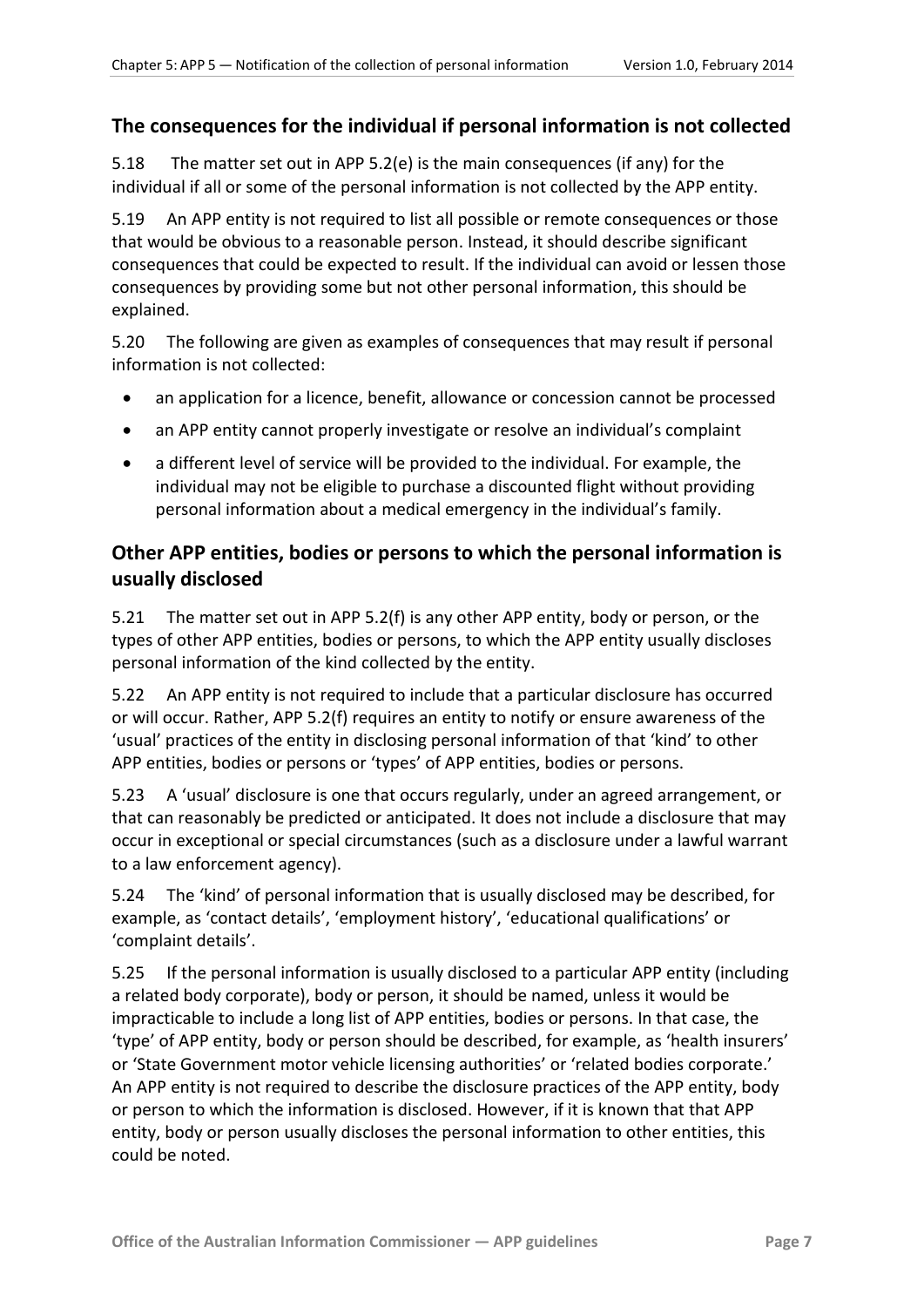#### <span id="page-7-0"></span>**Information about access and correction in the APP entity's APP Privacy Policy**

5.26 The matters set out in APP 5.2(g) and (h) are that the APP entity's APP Privacy Policy contains information about how the individual may:

- access and seek correction of their personal information held by the entity (APP 5.2(g))
- complain to the entity about a breach of the APPs, or any registered APP code that binds the entity, and how the entity will deal with such a complaint (APP 5.2(h)).

5.27 Where practicable, an APP 5 notice could include a prominent and accessible link to the APP Privacy Policy on the entity's website or explain how it may be accessed. The APP Privacy Policy requirements are discussed in Chapter 1 (APP 1).

#### <span id="page-7-1"></span>**Likely cross-border disclosures of the personal information**

5.28 The matters set out in APP 5.2(i) and (j) are:

- whether the APP entity is likely to disclose the personal information to overseas recipients (APP 5.2(i)), and
- if so, the countries in which such recipients are likely to be located if it is practicable to specify those counties in the notice or to otherwise make the individual aware of them (APP 5.2(j)).

5.29 This requirement only applies to a likely disclosure of personal information to an overseas recipient. It does not apply to a use of personal information by an APP entity that does not constitute a disclosure. For example, routing personal information, in transit, through servers located outside Australia would usually be considered a 'use' and not a 'disclosure'.<sup>[2](#page-3-1)</sup> Similarly, if an entity makes personal information accessible to an overseas office of the entity (for example, a consular office), this is a use and not a disclosure.<sup>[3](#page-7-2)</sup> For further discussion of the requirements applying to a cross-border disclosure of personal information, and what is considered a disclosure, see Chapter 8 (APP 8).

5.30 An example of when it may be impracticable to specify the countries in which overseas recipients of personal information are likely to be located is where personal information is likely to be disclosed to numerous overseas recipients and the burden of determining where those recipients are located is excessively time-consuming, costly or inconvenient in all the circumstances. However, an APP entity is not excused from specifying the countries by reason only that it would be inconvenient, time-consuming or impose some cost to do so. Whether these factors make it impracticable to specify the countries will depend on whether the burden is excessive in all the circumstances. In this, as in other examples, it is the responsibility of the entity to be able to justify that this is impracticable.

1

<span id="page-7-3"></span><sup>&</sup>lt;sup>2</sup> Explanatory Memorandum, Privacy Amendment (Enhancing Privacy Protection) Bill 2012, p 83. <sup>3</sup> Explanatory Memorandum, Privacy Amendment (Enhancing Privacy Protection) Bill 2012, p 83.

<span id="page-7-2"></span>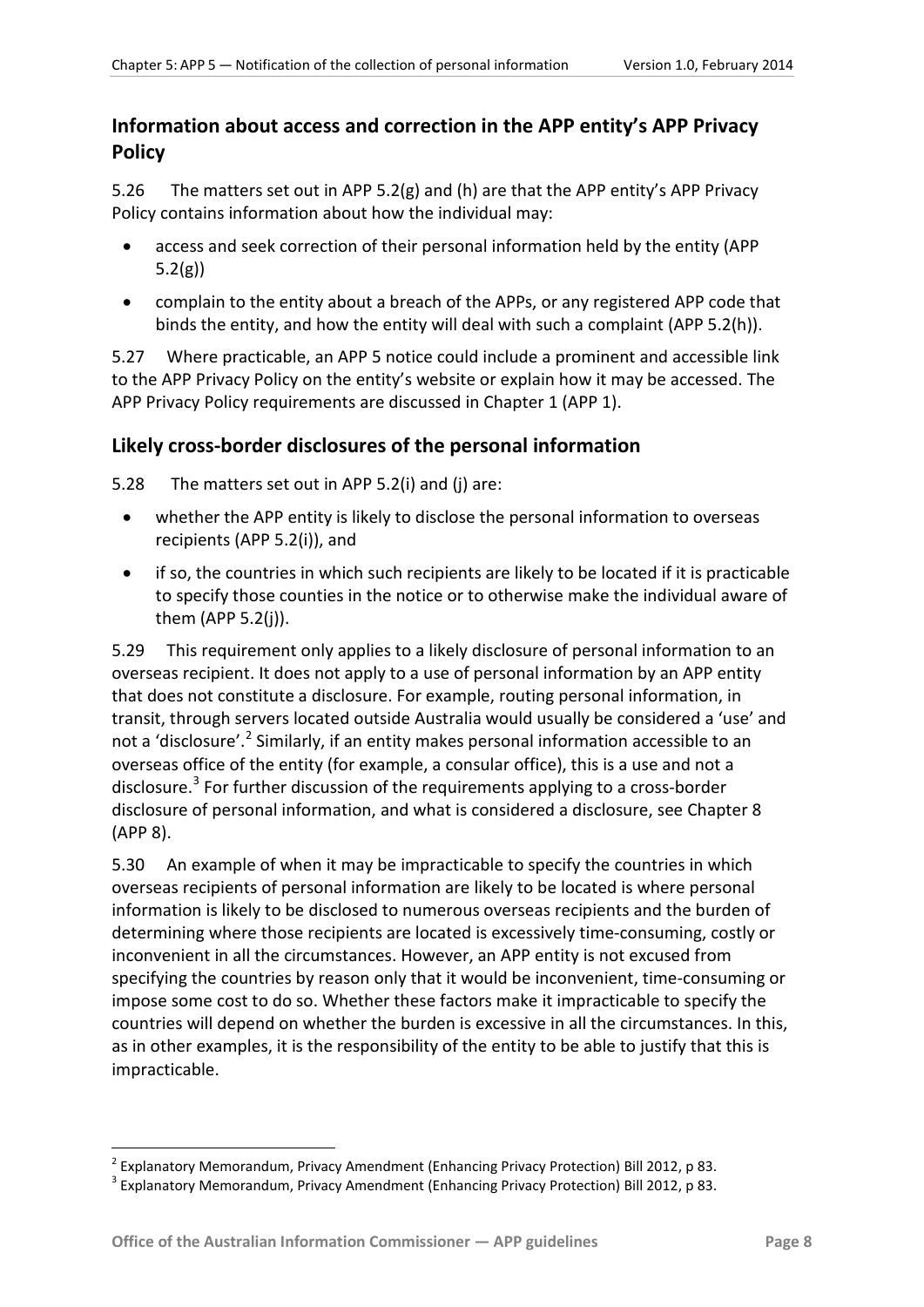5.31 The requirement to notify an individual or ensure awareness if information being collected is likely to be disclosed to overseas recipients, and the location of those recipients, complements the obligation on APP entities under APP 1.4(f) and (g) to describe overseas disclosure practices in an APP Privacy Policy (see Chapter 1 (APP 1)).

5.32 If the personal information is disclosed to numerous overseas locations, one practical option may be to list those countries in an appendix to the notice rather than in the body of the notice. Where it is not practicable to specify the countries, the entity could instead identify general regions (such as European Union countries).

5.33 An APP entity that regularly discloses personal information overseas could consider including additional information in an APP 5 notice about these disclosures, to ensure transparent handling of personal information. For example, the APP 5 notice could explain:

- how the overseas recipient might use, disclose and protect the personal information, including whether the overseas recipient may be required to disclose the personal information under a foreign law (see discussion of s 6A(4) in Chapter 8 (APP 8))
- how the individual can request further information about laws or binding schemes that protect privacy in the country of receipt (this information may be particularly relevant if an entity intends to rely on the exception in APP 8.2(a) (see Chapter 8 (APP 8))
- how the individual can access personal information held by the overseas recipient.

# <span id="page-8-0"></span>**When notification is to occur**

1

5.34 An APP entity must take any reasonable steps to comply with APP 5:

- at or before the time an APP entity collects an individual's personal information, or
- if that is not practicable, as soon as practicable after the collection occurs.

5.35 This requirement recognises that it is preferable that an individual can make an informed choice about whether to provide personal information to an APP entity.

5.36 Examples of when it may not be practicable to take reasonable steps at or before the time of collection include where:

- urgent collection of the personal information is required and giving a notice or ensuring awareness would unreasonably delay the collection, for example, where there is a serious threat to an individual's life or health or to public safety
- the medium through which personal information is collected makes it impracticable to provide a detailed APP 5 notice or ensure awareness at or before the time of collection. For example, where personal information is collected by telephone, it may be impracticable to notify or ensure the individual is aware of all of the APP 5 matters at the time of collection (see paragraph [5.5\)](#page-2-0). $<sup>4</sup>$  $<sup>4</sup>$  $<sup>4</sup>$ </sup>

<sup>&</sup>lt;sup>4</sup> See also OAIC, *Mobile Privacy: A Better Practice Guide for Mobile App Developers, "Section 4: Timing of* User Notice and Consent is Critical", OAIC website <www.oaic.gov.au>.